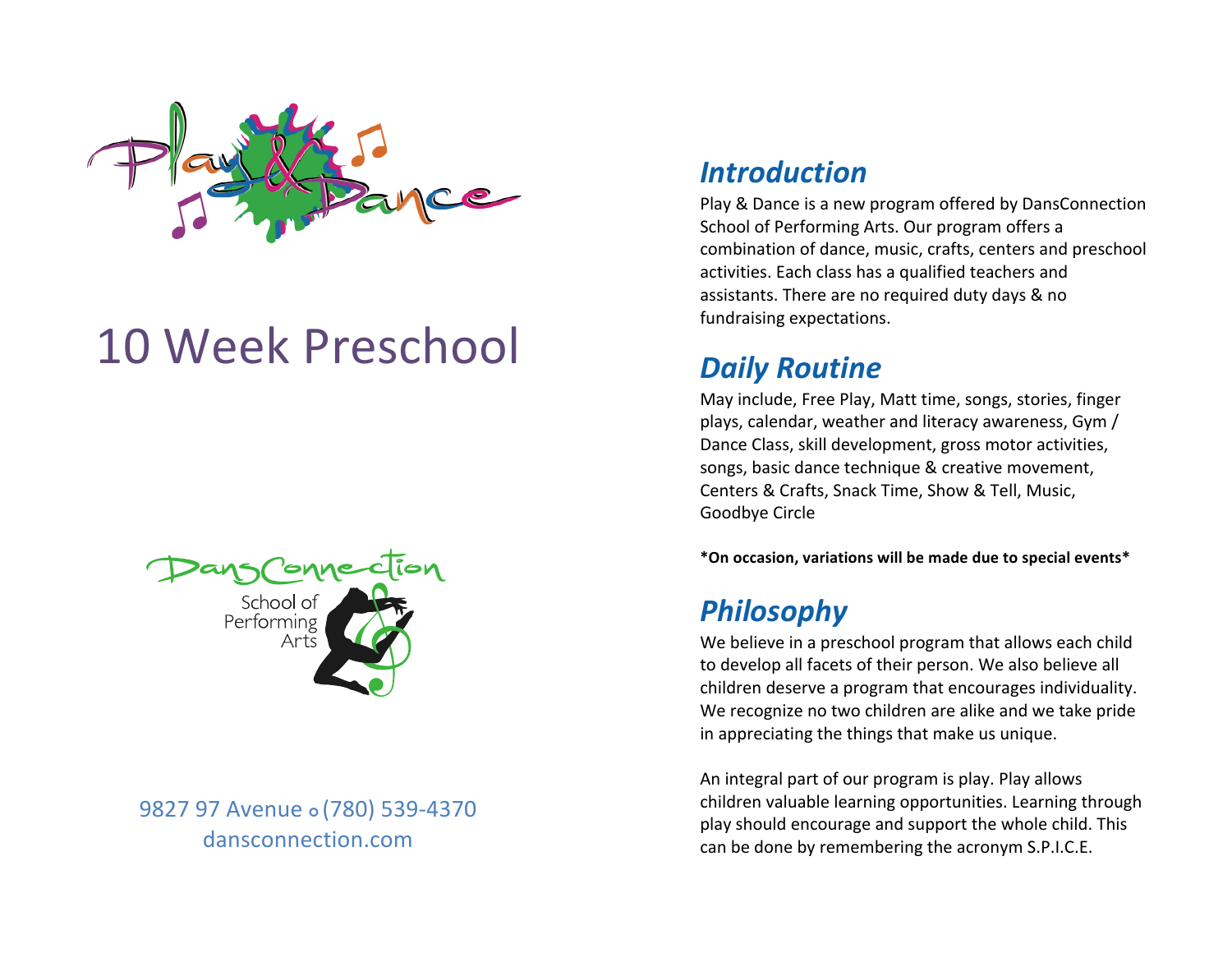**S** Is for the Social Development of the child. Preschool is often the first opportunity children have to interact with their peers in a group setting. The acquisitions of social and problem solving skill begins here. These important life skills are encouraged by providing opportunities to socialize at the many centers in our preschool room.

**P** Is for Physical. It is important to provide children with room to move and develop their gross motor skills. We meet this need by providing daily dance and gym time.

I Is for Intellectual. Introduction to literacy is an important part of our program. By proving a daily circle time with stories, books, songs and finger plays and by providing a changing discovery or science centre, we are meeting the intellectual needs of the child and fostering a love for books and learning.

C Is for Creativity. It is important for children to have an opportunity to express their creativity. We provide many art mediums for children to explore with. Remember it is the process of art rather than the outcome.

**E** Is for Emotional. Encouraging a healthy self esteem is also one of the goals of our program. It is important for the emotional needs of children to be met. We provide a safe, clean and non judgmental environment for children to grow and learn in.

#### *Program*

Children must be at least 3 years of age, and potty trained, to attend our program.

#### *School Hours*

Morning classes  $9:00$  am  $- 11:30$  am Afternoon classes  $12:15$  pm  $- 2:45$  pm

## *School Year*

Our program runs in 10 week sessions throughout the year. 

# **Dropping Off and Picking Up**

Prior to class, teachers are busy getting the classroom ready. We ask that you arrive no more than 5 minutes before the start of class. Please pick up your child on time. 

#### *Registration Process*

For children already attending and who will be returning the next session there is a pre-registration time, Parents/Guardians will be notified of the date. After that allotted time, registration will be opened to the public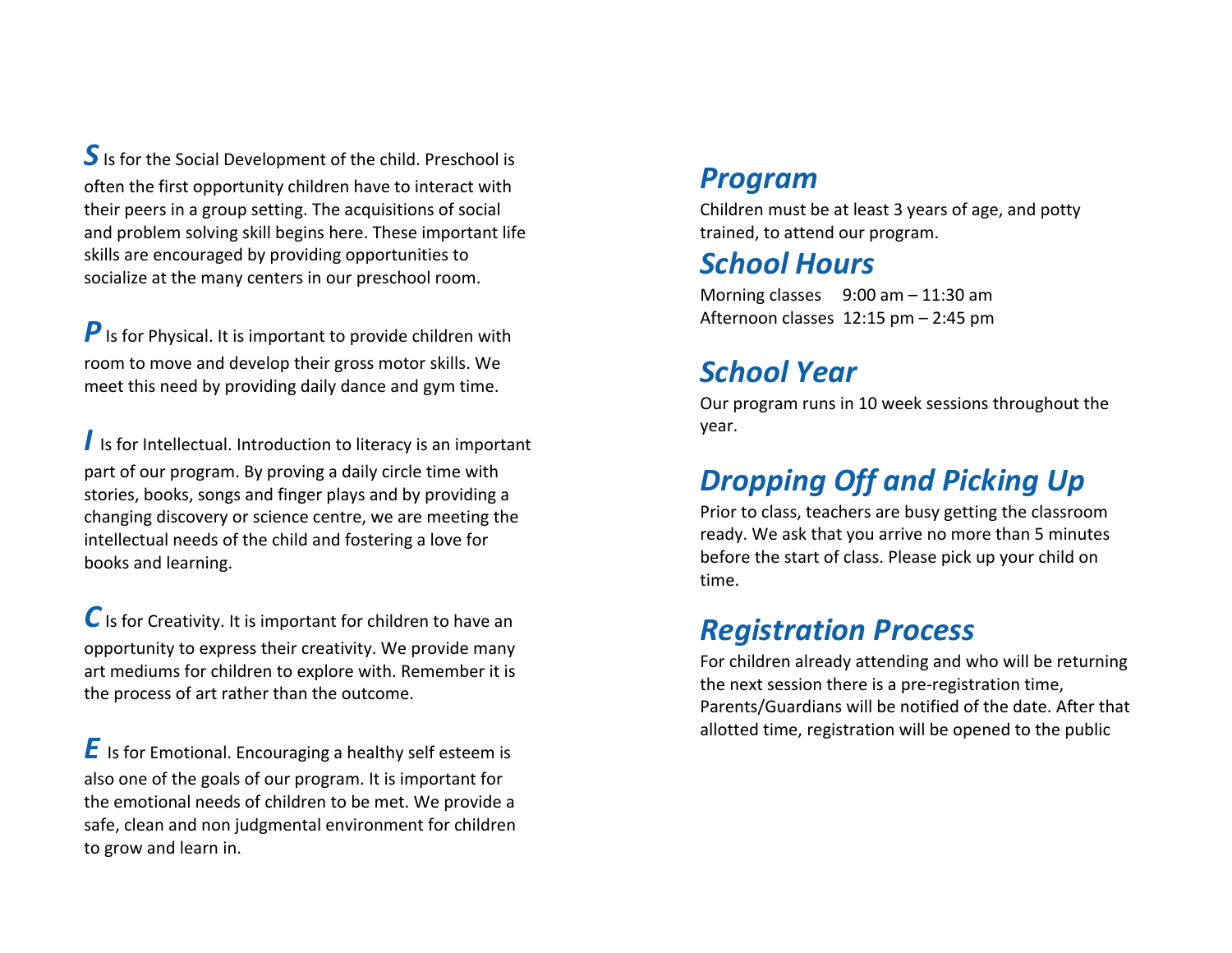#### *Tuition and Fees*

Tuition will be: \$135/installment

Tuition payment can be paid by automatic debit of your account or total paid up front for entire session. No refunds or allowance will be made for sickness, holidays or any other reason.

# *Clothing*

Play clothes are essential to preschool. Please dress your child in comfortable clothes to play, paint, dance and explore in. Students will not be changed into dancewear. Children will wear socks for dance portion. While we encourage the use of paint and water shirts, sometimes children do get dirty! Please send an extra set of clothing as spills happen & all students are required to have indoor shoes. All articles must be labeled with your child's name.

# *Toileting*

Your child must be toilet trained to attend our program, no exceptions. You will be contacted if your child has a BM

accident. Because independent use of the bathroom is encouraged, we ask that you ensure your child wears clothing that is easy for them to get in and out of. A few minutes at home practicing with buttons, zippers and snaps is helpful.

# *Snack*

Eating is an important social activity. Please provide a peanut free healthy snack. Some examples are apple or orange slices, gold fish crackers, crackers and cheese, pretzels, and/or water. While children will be encouraged to eat their snack, they will not be forced to eat if they choose not to.

# *Birthdays*

Birthdays are an important part of preschool life. If you choose to bring in a snack, please notify the teacher prior to that day.

# **Preparing for school**

Some children do experience anxiety. We understand it can be hard for both parent and child to say good bye. It is our experience that a quick good bye at the door, leaving the trained staff to handle the situation, is best. Books such as Franklin Goes to School by Paulette Bourgeois or The Kissing Hand by Audrey Penn can help. Consistent attendance, being on time both at the beginning and end of the day, and a positive attitude, can only help to easy anxiety.

## *Guidance and Goals*

We view Child Guidance as a positive approach to supporting growth and development in children.

Self esteem is an important part of who we are as individuals. For positive self esteem, children need to be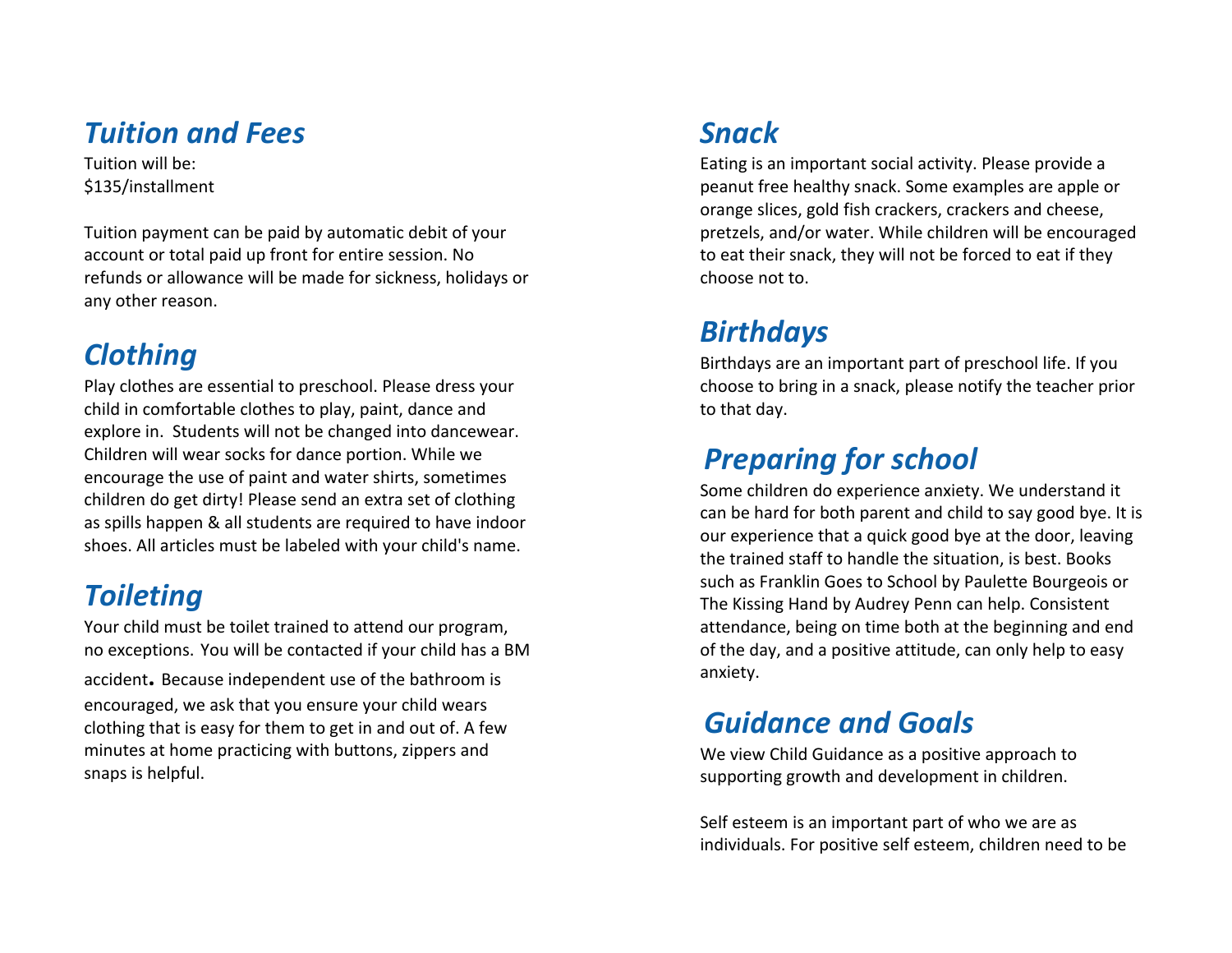comfortable with who they are, feel empowered, and develop a healthy sense of self: a sense that they are worthy of being.

We aim to provide an environment where each child feels supported and safe. It is in this environment where we guide children's behavior using positive reinforcement and positive communication techniques. We are aware that children are unique individuals who react to feelings and stressors in different ways. It is our job to recognize this and encourage; exploration of feelings; ways to problem solve; and to continue to develop a healthy sense of self. When a child feels supported, safe and has developed a sense of self, they are more apt to try new things and feel comfortable exploring new ideas and places.

If we have any concerns regarding your child's development or behavior we will certainly notify you so we can explore strategies and be consistent between preschool and home. We want all children to have a successful preschool experience. If a behavior becomes unmanageable, or a safety risk for other children or staff, parents will be contacted to take their child home. If these steps have been exhausted, the child will be asked to leave the program

#### *Communication*

We value spending time and having real conversations with children. Talking with the child, rather than at the child, allows for opportunity to get to know them.

We state our expectations in specific ways and use

positive statements to support them. Rather than saying the negative 'stop running' we state the positive 'use your walking feet'

We use active listening. Active listening is when we listen and respond to both what is being said and how. We need to be in tune with children and grasp their feelings and intent. This is a useful technique for helping children to learn to problem solve. 'It sure sounds like you are feeling frustrated. I wonder how we can work this out?' would be appropriate to say.

## *Positive Reinforcement*

Our aim is to foster a sense of success in children. Children. need to be encouraged for their efforts, rather than the product. Little Sally has been building in the block centre for a long time. Too often we hear the words 'good girl' or 'good job'. These words do not recognize the effort Sally has put forth. Our focus is on positive reinforcement: 'Wow Sally, you have been building a long time. Can you tell me what you have been busy building?' With this statement, Sally feels her efforts have been acknowledged, which is important in building self esteem.

## *Recognizing Feelings*

We recognize children experience an array of emotions; anger, happiness, sadness, frustration, fear and excitement. All of which are a part of who children are. Our goal is for children to learn to recognize their emotions, understand they are healthy feelings, and learn constructive ways to handle them. We validate their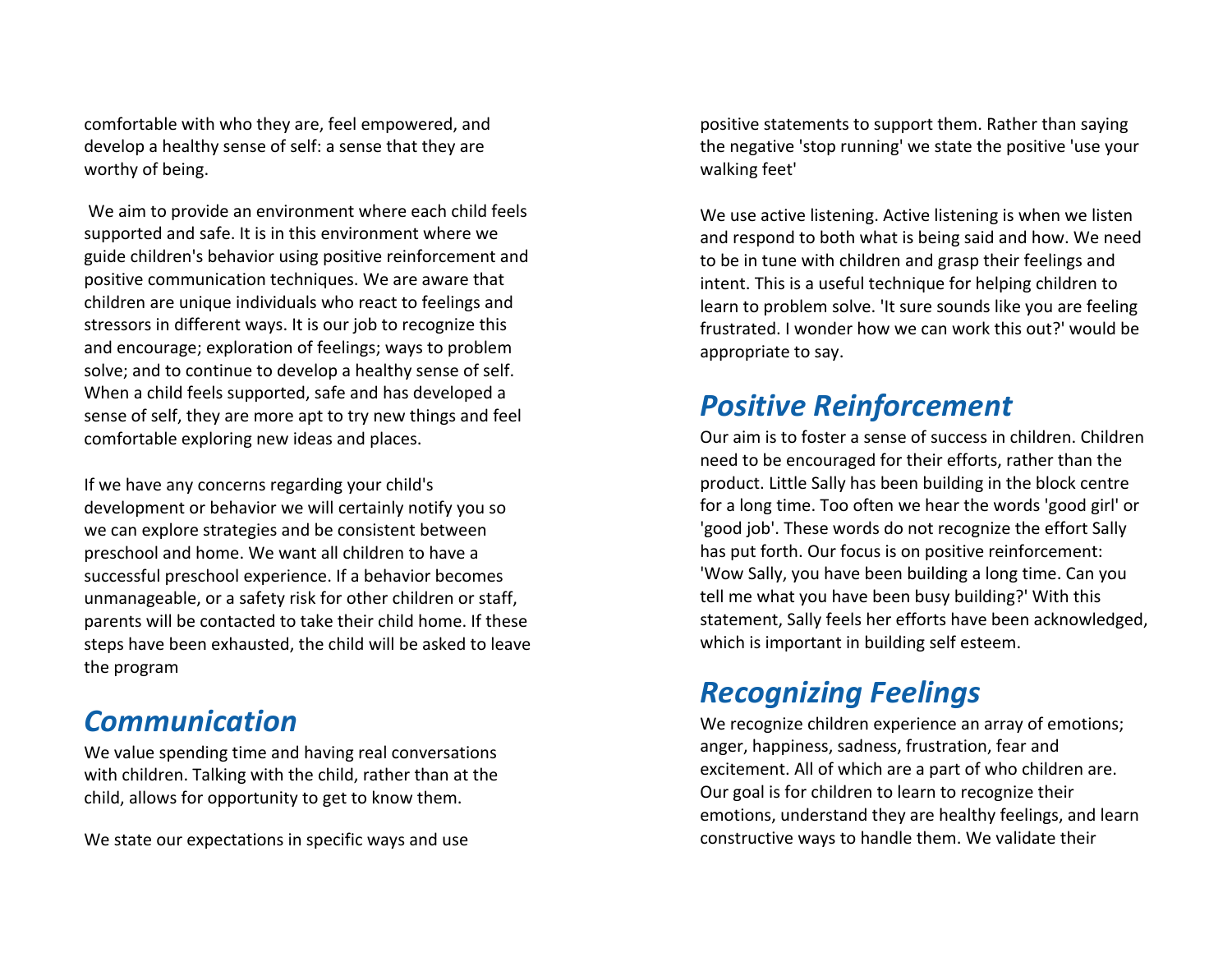feelings by saying 'I can see you are feeling angry' (or which ever emotion they display). With positive communication techniques we have the opportunity to model and teach problem solving skills.

#### *Communication*

We believe that communication between home and school is an important element for a positive preschool experience. Session newsletters will be sent home explaining upcoming activities. The teachers first priority is to teach, if a situation arises that must be discussed, please email playanddancegp@gmail.com. If there have been any changes in your child's life, please let us know. Even the slightest of change can affect them. Please email: playanddance&gmail.com with questions and concern.

## *Security*

We will unlock the outside door 5 minutes prior to the commencement of class and they will be locked 15 minutes after class has begun. The doors will be unlocked at the end of class.

Your child's safety is a primary concern to us. It is important for your child's teacher to know who will be picking up your child each day. If alternate arrangements are made, please ensure that your child's teacher is aware.

# *Code of Conduct Policy*

Verbal abuse will not be tolerated. Please respect all staff of Play & Dance.

# *Allergies and Medical*

Allergies can be very severe. Please remember we are a **NUT FREE** centre. If a child has a serious allergy we require an EPIPEN to be kept on site. We will have you sign a medical form allowing us to administer medication. In case of a medical emergency the teacher will contact 911 and then the parents. Parents shall be responsible for any cost incurred.

# *Fire Drills*

We are required to have fire drills. The teachers, in advance, will explain to the children the procedure. When the alarm rings we will practice leaving the building in a safe manor: lining up at the door and following the teacher outside. We encourage you to talk fire safety at home.

## *Emergency Plan*

It is required that we have a designated meeting place in the event we need to evacuate the building. In case of such an emergency, the teachers and children will gather in the parking lot directly north of our building. If we have to evacuate for longer then 10 minutes, student and staff will walk to the Town Centre Mall. Parents will be contacted.

## *Closure*

If play & dance needs to be closed for any reason, we will contact you by email or phone. Play & Dance will not be closed due to cold weather.